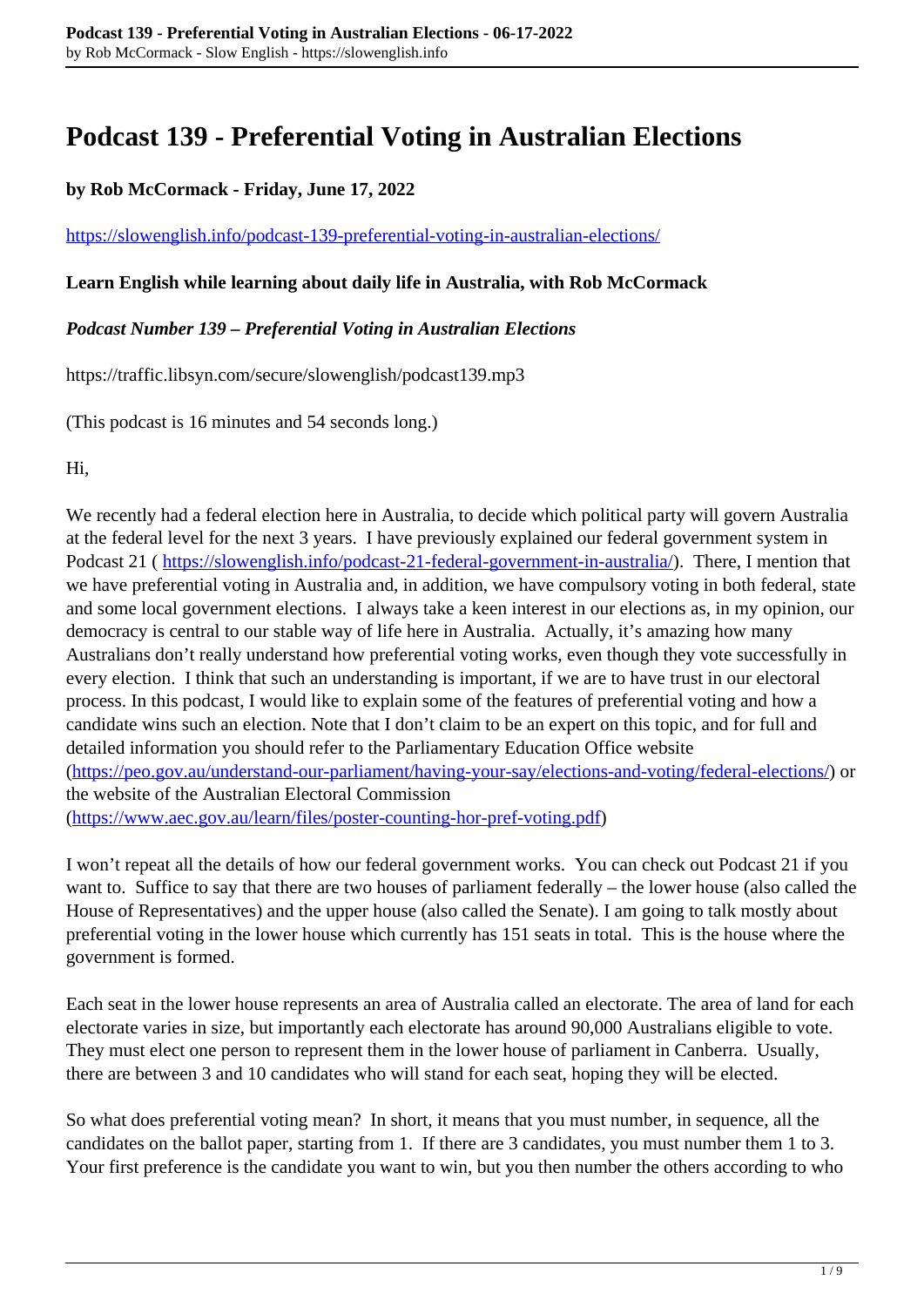you would prefer, if your candidate doesn't actually win. The candidate you like least of all will be number 3, in this case.

To help explain how preferential votes are counted, I would first like to explain the more common style of voting used in many countries around the world. It is called 'first past the post' or a 'simple majority'. Put simply, the winner of such an election is the candidate who gets the most votes. To explain, let's use a simplified example, with lower numbers of voters just for convenience of explanation.

For example, let's assume there were 3 candidates in a seat or electorate where there were 200 voters in all. Now assume that candidate A got 90 1<sup>st</sup> preference votes, candidate B got 76 1<sup>st</sup> preference votes and candidate C got 34  $1<sup>st</sup>$  preference votes. That makes 200 votes in all. In a 'first past the post' system, candidate A would win the election, as he/she got the most votes and was indeed 'first past the post'. This is also called a 'simple majority'. It means that the winner had more votes than any other candidate. Seems fair, right?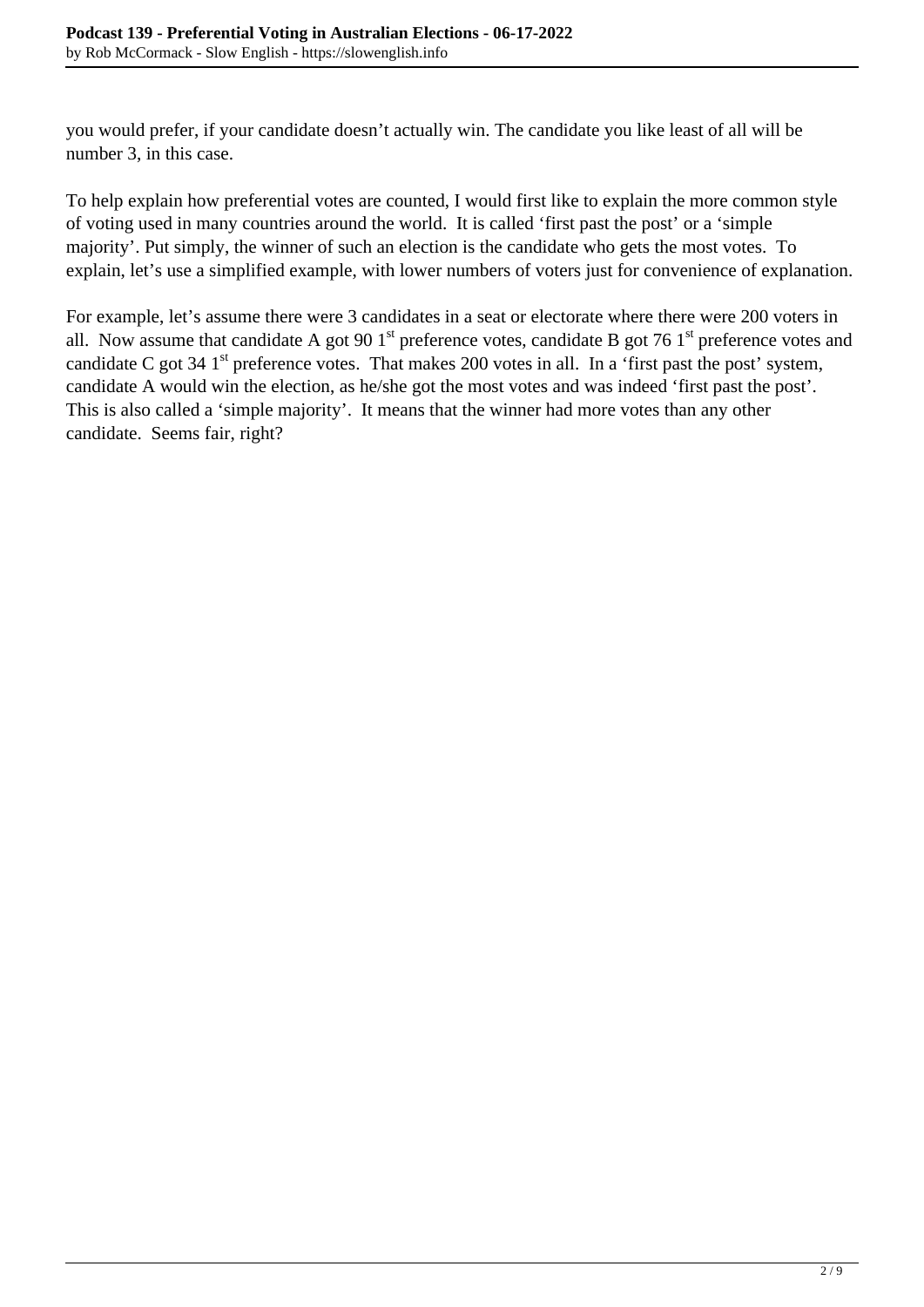

But what if candidate A had a policy which states that nobody over the age of 40 should pay tax? Let's assume that candidate B and C both said, during the election, that this policy would not work and they would not support it. They said there wouldn't be enough money to run the government. This is quite a powerful argument, as the total taxes collected would be much, much lower under candidate A's policy, or the government would have to put up the taxes of those aged under 40 – by a lot. However, candidate A is 41 years of age and he thinks his policy is great. However, he got only 45% of the available  $1<sup>st</sup>$ preference votes. That's less than half of all voters. In other words, and this is a key point, he has a simple majority (more than any other candidate) but he does not have an absolute majority of all the voters who voted. In preferential voting, you must have more than 50% of the valid votes (at least) in order to win the election. That's what an absolute majority is – more than 50% of all the valid votes. In our small example with 200 voters, that is 101 votes or more.

Now suppose that our example uses preferential voting, like in Australia. Candidate A must get to more than 50% of the votes in order to win – that's at least 101 votes. This is where the preferences become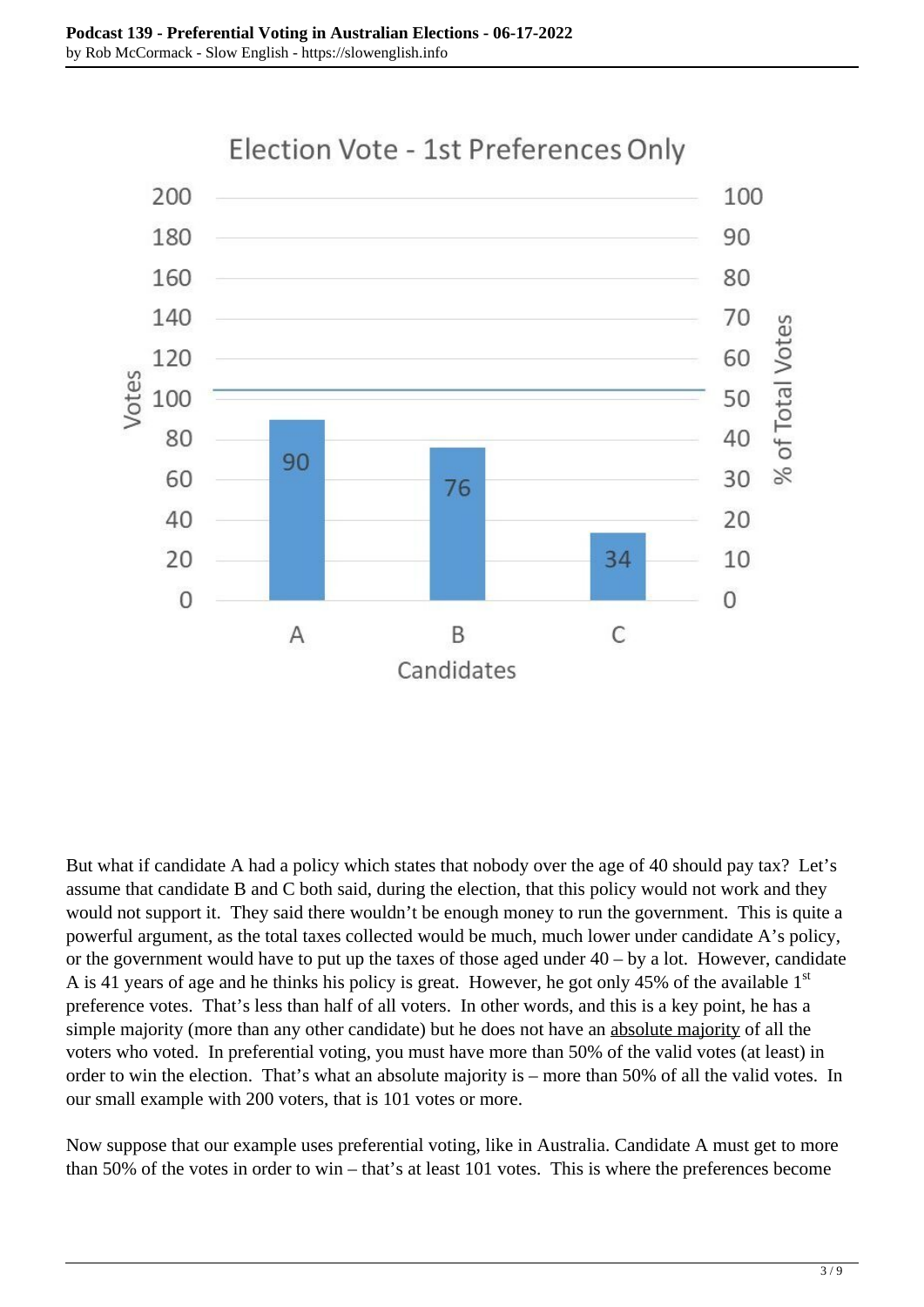important. When voting, each voter has given their  $1<sup>st</sup>$ ,  $2<sup>nd</sup>$  and  $3<sup>rd</sup>$  preferences by numbering the candidates on the ballot paper from 1 to 3.

When counting the votes in a preferential voting system, you first count all the 1<sup>st</sup> preferences. In our example, candidate A got 90 or 45% of the valid votes, candidate B got 76 or 33% and candidate C got 34 votes or 17%. So, after the counting of the  $1<sup>st</sup>$  preferences, candidate A is in front at 45% (or 90 votes) of all the valid votes, but has not yet reached an absolute majority of more than 50% (or 101 votes) of all the voters.

In our example, with preferential voting, where no candidate has reached an absolute majority of  $1<sup>st</sup>$ preference votes, the next step is to look at the preferences of the votes for the candidate with the lowest number of  $1<sup>st</sup>$  preference votes – in our example that is candidate C – he came last. This candidate is then excluded or removed from the count and his 34 votes are allocated to the other candidates, according to these voters' 2<sup>nd</sup> preferences. In our example, let's assume that, of these 34 voters, 30 voters gave their  $2<sup>nd</sup>$  preference to candidate B and 4 voters gave their  $2<sup>nd</sup>$  preference to candidate A.

So, after distributing candidate C's votes, we can see that candidate A now has 94 votes  $(90 + 4)$  and candidate B has  $106$  votes  $(76 + 30)$ .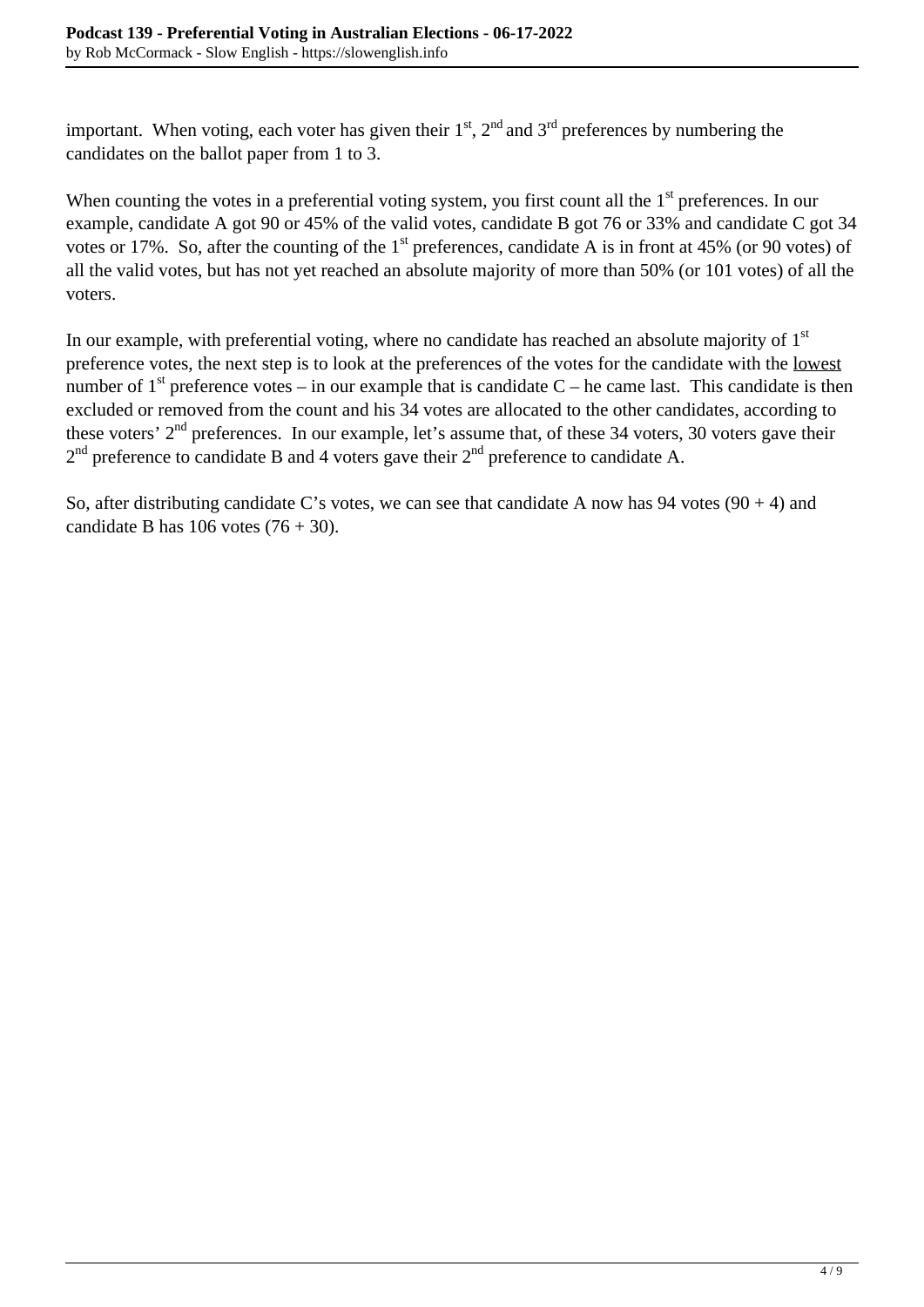

In other words, 106 of the 200 voters did not want candidate A to win. Candidate B has 106 votes which is actually more than 50% of the total of voters. He now has an absolute majority and has won the election. Under a 'first past the post' system, candidate A would have won, despite the fact that he was not preferred by an absolute majority of all the voters.

Of course, if a candidate gets more than 50% of the 1<sup>st</sup> preference votes, then there is no need to look at the preferences of other candidates. Clearly, an absolute majority of the voters want this candidate to win, so he/she is the winner based on the count of  $1<sup>st</sup>$  preference votes alone. That's what preferential voting is all about – finding out which candidate is preferred by an absolute majority of all voters.

Of course, many seats have more than 3 candidates in an election. However the principle remains the same. If no candidate has reached an absolute majority of valid votes, then the lowest scoring candidate's votes are distributed to the other candidates, according to their next preference. This is repeated as required, until one candidate gets an absolute majority.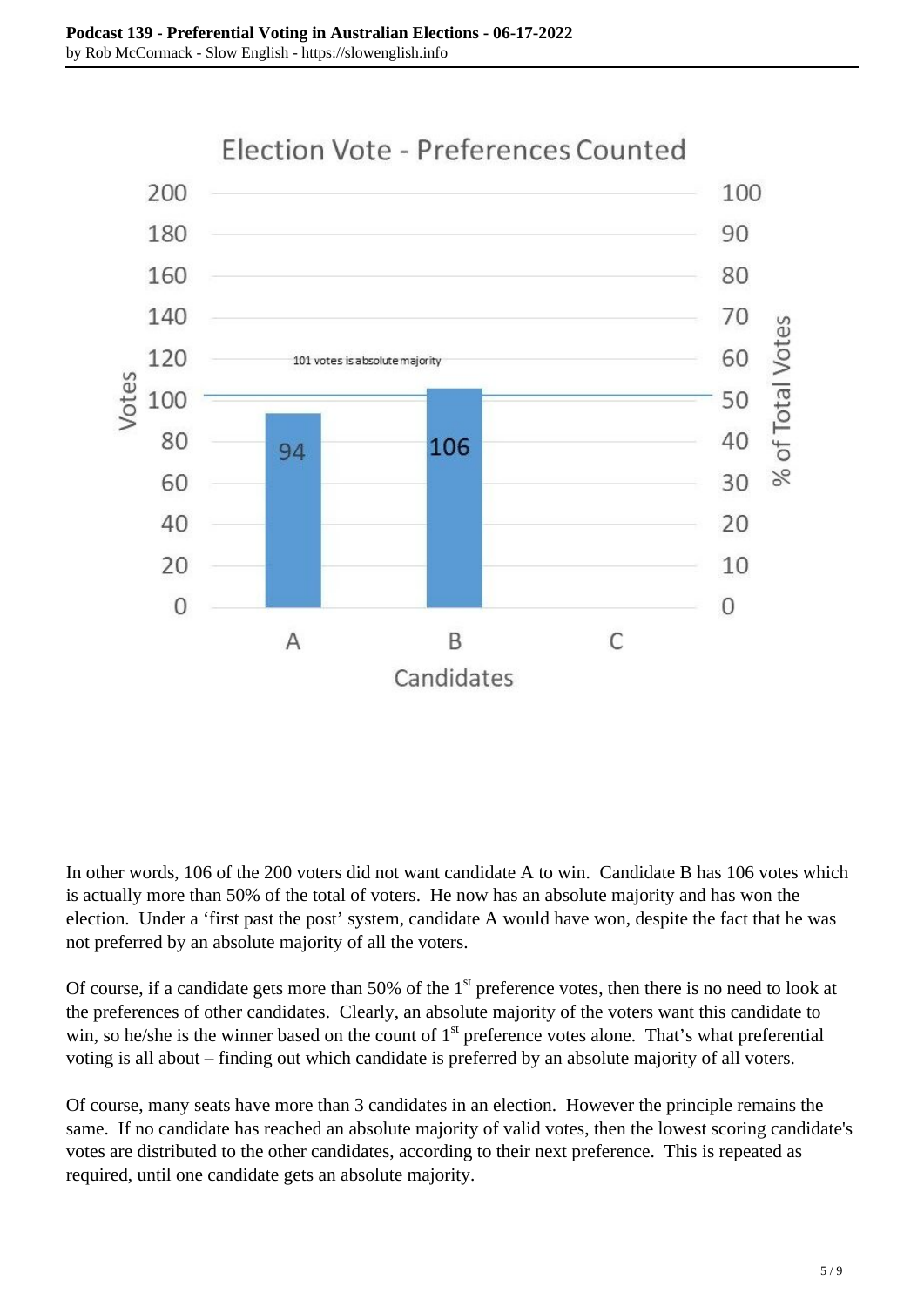You can see, in our small example, how preferential voting would have stopped candidate A putting his policy in place whereby people over the age of 40 pay no tax. In fact, an absolute majority of the 200 voters were against this policy and did not want this candidate. Because of preferential voting, the wishes of the absolute majority of the voters are followed.

I think this system of vote counting is not well understood in Australia, so if you have found this podcast difficult to understand, then you are not alone, as preferential voting is somewhat complicated. Perhaps that is the reason why in many countries, the 'first past the post' system is preferred. It's easier to understand. However, I think that is not a good reason to use it. Elections are about finding out what the people want and also what they don't want. I think preferential voting does that quite well.

In the Upper House (the Senate), there is also preferential voting, although the counting is more complicated, because of the fact that each state must elect more than one senator. I won't cover that here. You can find out more at the Parliamentary Education Office website, at https://peo.gov.au/understand-our-parliament/having-your-say/elections-and-voting/federal-elections/.

Even though our voting system is complicated, I believe that Australians can be confident they will get the government which an absolute majority of voters want. Of course, they can always change their mind at the next election, and they often do.

If you have a question or comment to make, please leave it in the comments box at the bottom of this page. Or, you can send me an email at rob@slowenglish.info. I would love to hear from you. Tell me where you live, a little bit about yourself and what you think of my Slow English podcast. I will write back to you, in English of course. If you would like to take a short quiz to see if you have understood this podcast, you will also find it on my website. Goodbye until next time.

Rob

[WpProQuiz 143]

# *Additional Written Notes to This Podcast (not included in the audio podcast)*

*Doing the research for this podcast has helped me think more about our democracy in Australia, in particular about the idea of preferential voting and having to reach an absolute majority in order to be elected. Here are 2 more ideas which you might find of interest, especially if you are discussing this podcast with your teacher in your English class.* 

- 1. *Our voting system helps to elect politicians who have broader appeal across our community. This helps more people in Australia to feel that their government represents their interests. This helps build a more satisfied community in general and a more stable society.*
- 2. *Our voting system makes it harder for candidates with extreme views (on either the 'right' or 'left' of politics) to be elected. When those with extreme views are elected to positions of power, this can create more divisions and conflict in society and in our political debates. This can reduce the stability and harmony in our society generally.*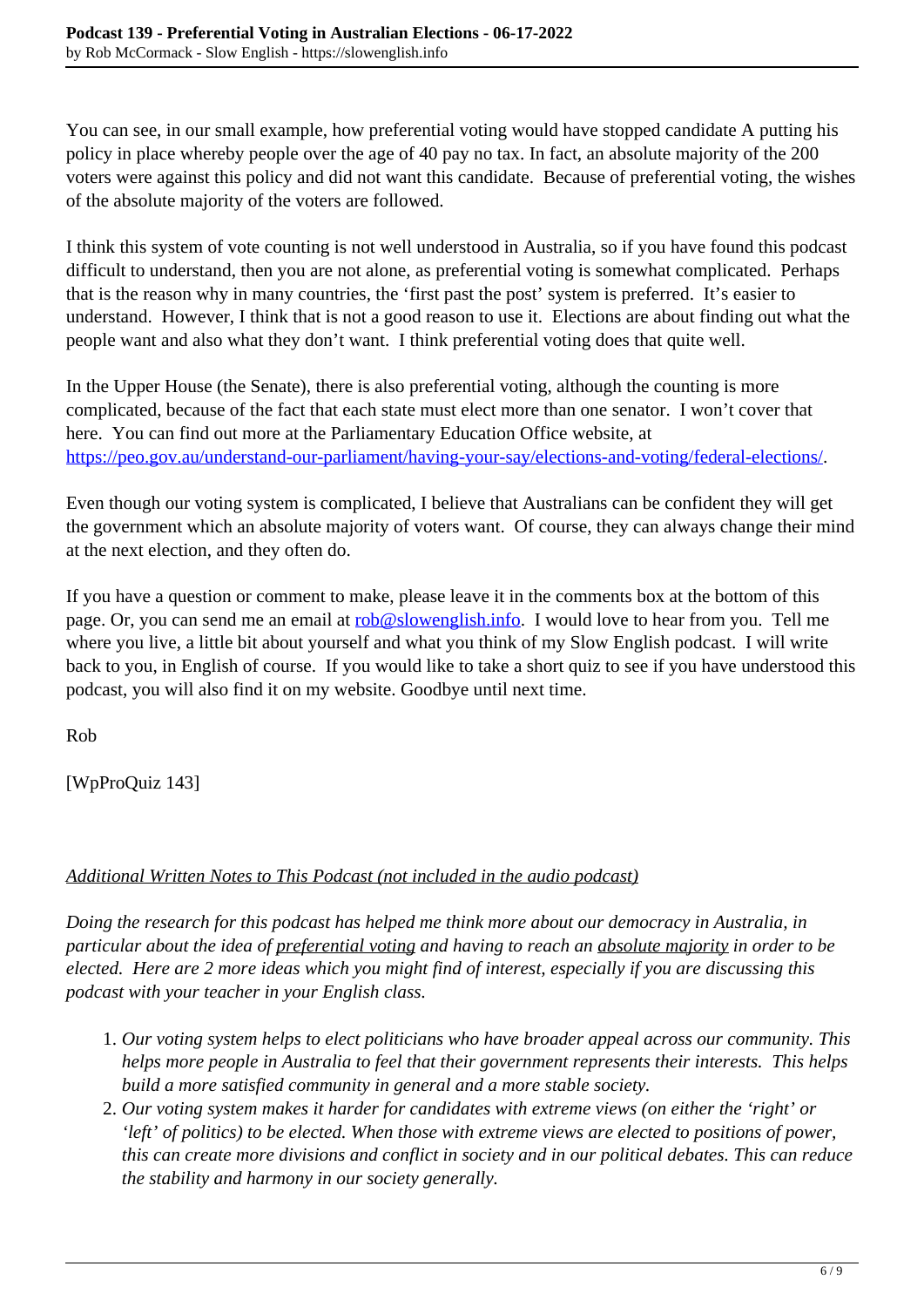### **Vocabulary**

- $=$  in fact (often when you are surprised)
- = you imagine something
- $=$  (here) all the votes that you could possibly get
- = the paper which lists the candidates which you must vote for
- = using, following,
- $=$  a person who asks for your vote in an election, stands for election
- = important for
- = change their view or their opinion
- = to look at, to read, to listen to, to investigate, to research
- $=$  (here) when the government gets all the taxes from the people
- = when something has many parts or processes and is hard to understand
- = the rules or laws say that you must do something (you have no choice)
- $=$  to be sure that something will happen
- $=$  to make it easy
- $=$  (here) explain a number of ideas
- $=$  now, at the moment
- $=$  a system of government where the people get to vote for their leaders
- $=$  all the ideas and information about something
- = (here) giving to others, sharing out
- = to choose, to select
- = where the people of a country or region vote for politicians and a new government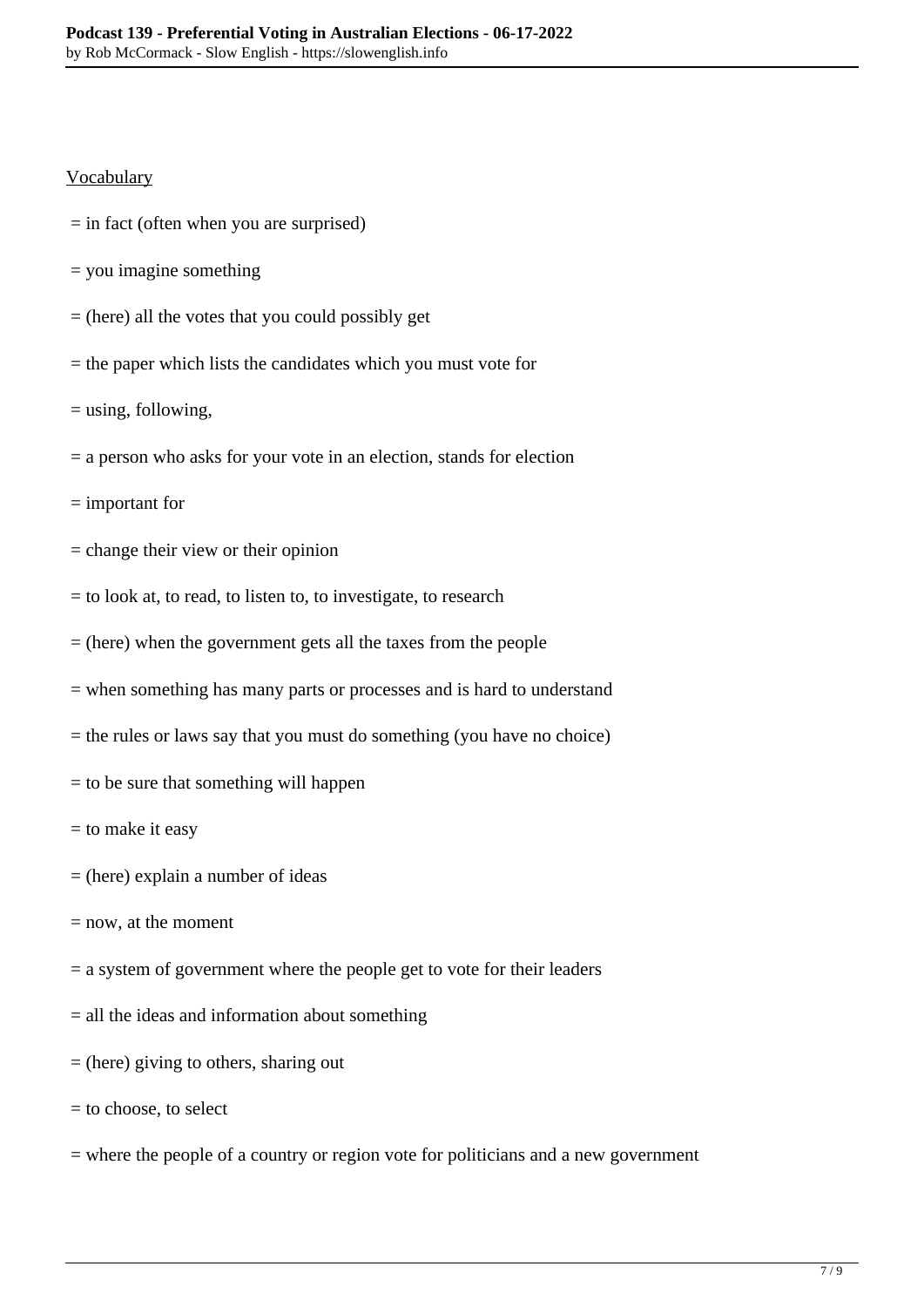- $=$  you are allowed to vote (e.g. over 18 yrs, a citizen, etc)
- = the characteristics, how something looks
- = (here) the highest level of government, covering all the states of Australia
- $=$  (here) made
- = to rule or control a country or region
- $=$  in summary
- = very interested, excited about
- = an important idea
- $=$  the lowest
- = much, a large amount
- = to speak about
- = (here) writing numbers down
- = a building where politicians meet to make and discuss laws.
- $=$  a way of doing something, eg. Governments have policies about taxes
- $=$  a group of people with the same ideas about how to govern a country
- $=$  (here) a strong case, to explain why people should agree with you
- $=$  liked more than others
- $=$  before
- = an idea or concept
- $=$  the steps you do to complete an activity
- = to speak for someone else
- = be in control of the government, to make it work for the people
- = numbers which follow one another, e.g. 2 followed by 3 followed by 4 etc